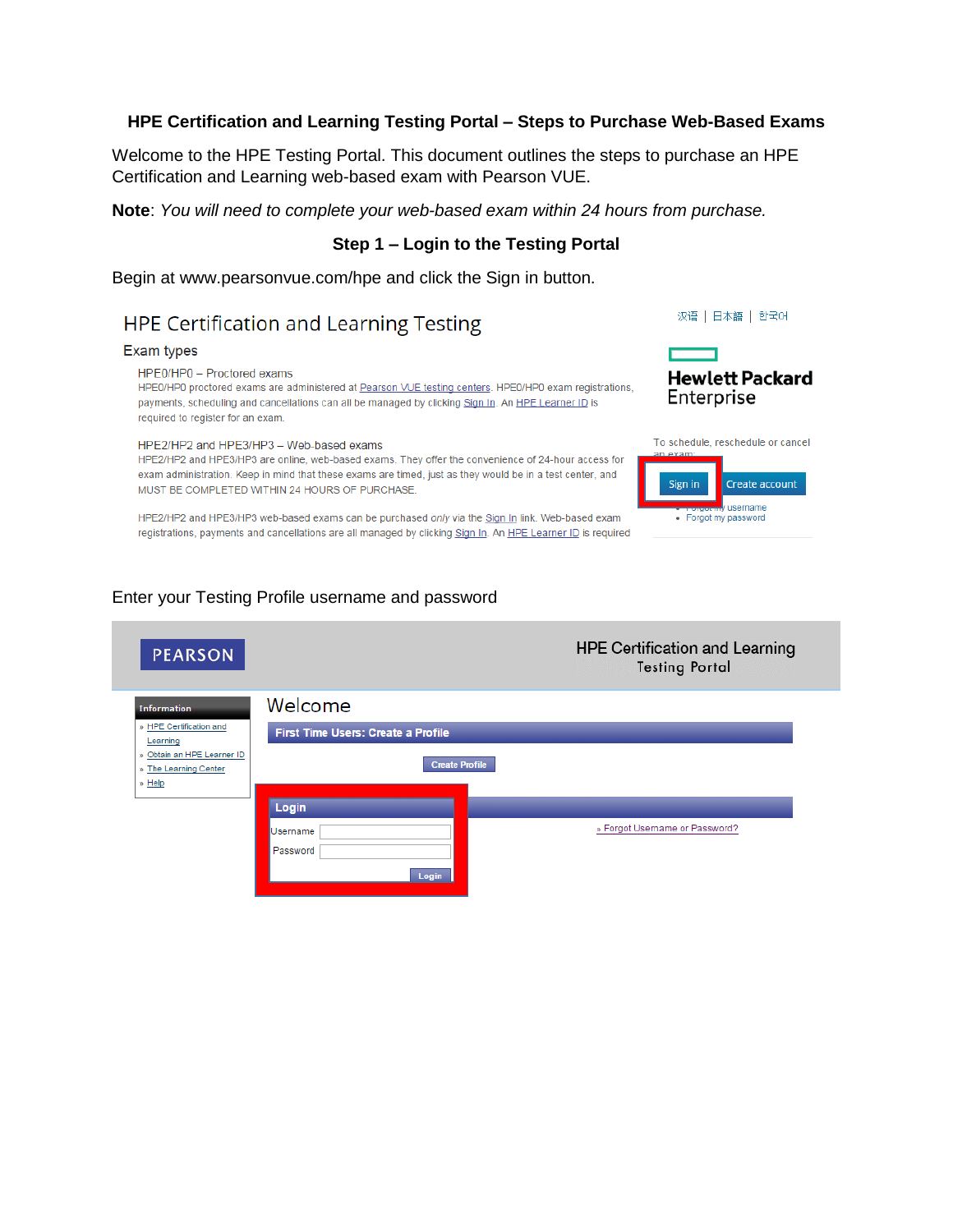#### **Step 2 – Purchase Web-Based Exam**

Click on the 'Schedule and Purchase Exams' link on the left side of Candidate Landing Page.



### **Step 3 – Browse Exam Catalog**

Click on the View Web Based Exams button

## **Options for HPE Certification and Learning**

**Proctored Exam Catalog** 

Find Proctored exams currently offered by HPE Certification and Learning:

**View Proctored Exams** 

### **Web Based Exam Catalog**

Find Web Based exams currently offered by HPE Certification and Learning:

**View Web Based Exams** 

**Do you have a private access code?** What is this?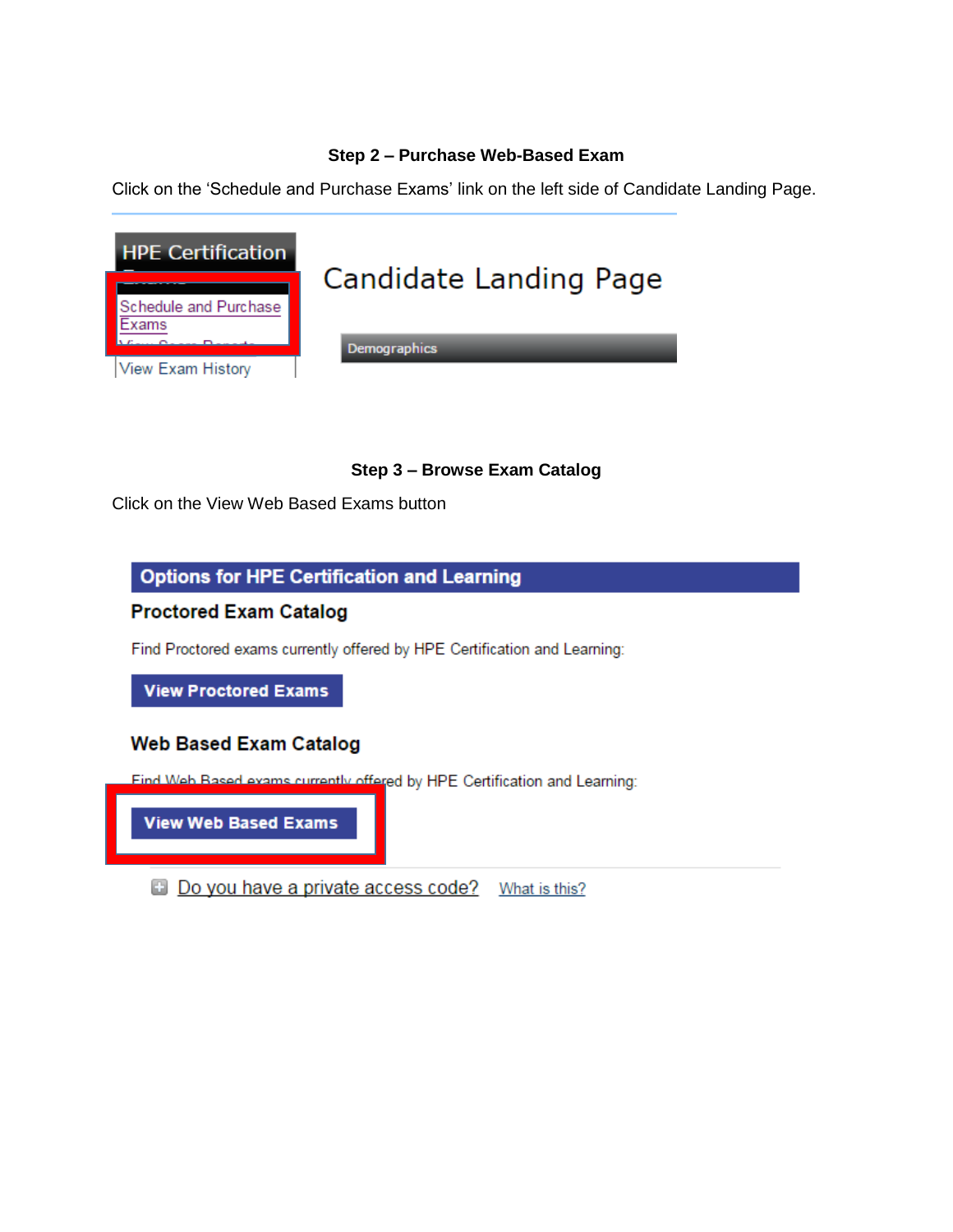#### **Step 4 – Select Exam**

Locate the HPE2/HP2, HPE3/HP3 or HPE5/HP5 exam you wish to purchase in the list displayed and select it.

**Note:** *The list below is a small sampling of the available exams. When you login, you will see a full list of available exams*.

| <b>Exam Code</b> | <b>Exam Name</b>                                        |
|------------------|---------------------------------------------------------|
| HP2-E58          | Selling HP Converged Infrastructure Solutions           |
| HP2-F60          | Selling HP Cloud, Converged Systems and Services        |
| HP2-F61          | Selling HP Servers, Converged System and Services       |
| HP2-E62          | Selling HP Helion Cloud Solutions and Services          |
| $HP2-E63$        | Advanced Selling HP Helion Cloud Solutions and Services |
| HP2-K37          | <b>Selling HP Storage Solutions and Services</b>        |
| HP2-K38          | Selling HP Enterprise Storage Solutions and Services    |
| HP2-K40          | Selling HP Storage Solutions and Services               |

### **Step 5 – Exam Details**

Review the exam details to ensure you are purchasing the desired exam. Once you have confirmed the details are correct, click on the 'Purchase this Exam' button (see screenshot below).

*Note: The price listed below is for demonstration purposes only*.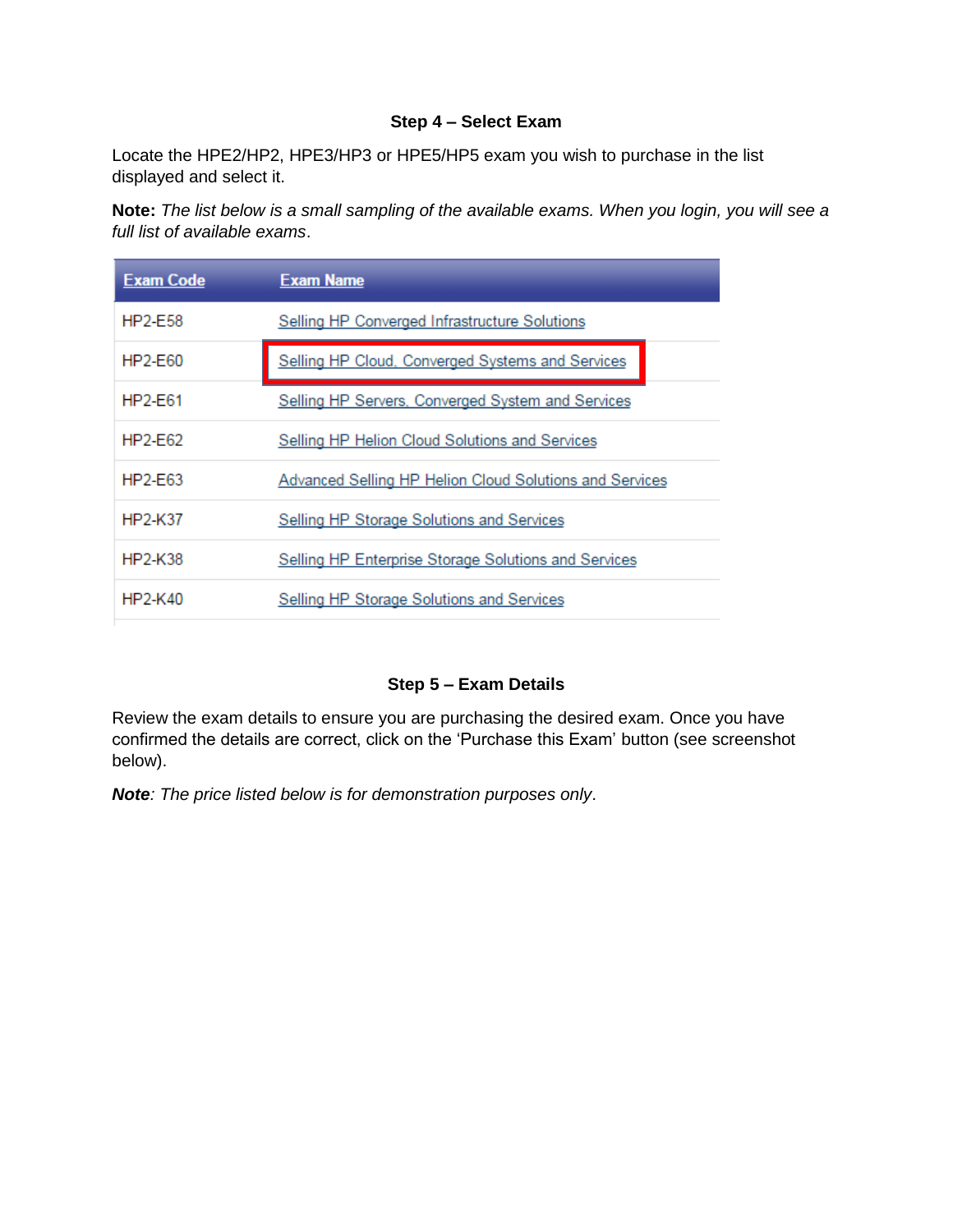## **Exam Details**

|                 | Exam: HP2-E60: Selling HP Cloud, Converged Systems and Services<br><b>View Testing Policies</b>                                                                                                                      |
|-----------------|----------------------------------------------------------------------------------------------------------------------------------------------------------------------------------------------------------------------|
|                 | Price*: USD 100.00                                                                                                                                                                                                   |
|                 | Language: Japanese                                                                                                                                                                                                   |
|                 | Exam Availability: November 4, 2015 - November 5, 2015                                                                                                                                                               |
|                 | Exam Availability: November 4, 2015 - November 5, 2015                                                                                                                                                               |
|                 | System Requirements: This exam can only be taken if all of the system requirements listed below are met.                                                                                                             |
|                 | • Operating system: Windows 7, Windows 7 Pro, Windows 8 and 8.1. Mac OSX are NOT<br>supported at this time. Microsoft has ended support for Windows XP as of April 8, 2014.                                          |
|                 | • Display: 1024 x 768 in 16-bit color (minimum resolution)                                                                                                                                                           |
|                 | • Internet connection: Broadband (DSL, cable or LAN/WAN): 256 kbps down / 256 kbps<br>up. Dial-Up Internet connections are not supported.                                                                            |
|                 | • Internet browsers: Internet Explorer 8, 9, 10, 11                                                                                                                                                                  |
|                 | • Browser settings: Cookies must be enabled. Pop-up blockers must be disabled.                                                                                                                                       |
|                 | • Additional software: Some security software programs, like antivirus software, can<br>disrupt exam delivery and may need to be disabled. In addition, some third-party browser<br>add-ons may need to be disabled. |
|                 | Important: Please note: HPE reserves the right to adjust exam prices based on changes in currency.                                                                                                                   |
|                 | Prices listed are based on today's date and do not include local taxes which may be applicable.                                                                                                                      |
|                 |                                                                                                                                                                                                                      |
| <b>Previous</b> | Purchase this Exam                                                                                                                                                                                                   |

## **Step 6 – Review Order**

Review the order to ensure the details are accurate. Once you have confirmed the details are correct, click on the 'Proceed to Checkout' button as shown below.

*Note: The price listed below is for demonstration purposes only.*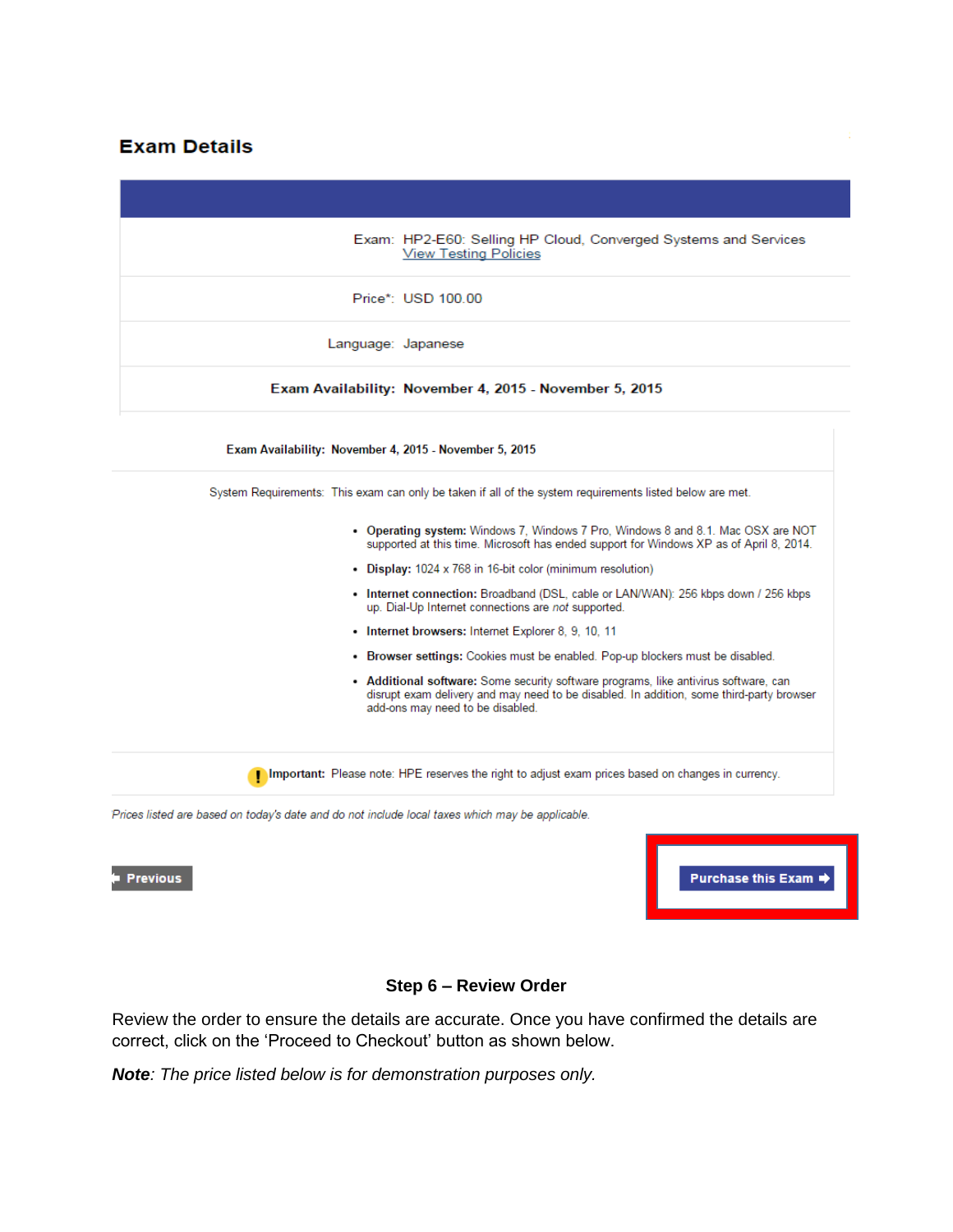

| <b>Total Due</b>          |                                  |        |
|---------------------------|----------------------------------|--------|
|                           | Subtotal:                        | 100.00 |
|                           | <b>Estimated Tax:</b>            | 0.00   |
| <b>ESTI</b>               |                                  |        |
| Add Another Exam          | <b>Proceed to Checkout →</b>     |        |
| You can enter voucher/pro | otion codes on the payment scree |        |

**Step 7 – Checkout (Step 1)**

Confirm your personal information is correct. Once you have confirmed your personal information is correct, click on the 'Next' button (see screenshot below).

| <b>Checkout - Step 1: Confirm Personal Information</b> |                   |                      |                | Signed In as: Jeff<br>Learner ID: I |                    |  |
|--------------------------------------------------------|-------------------|----------------------|----------------|-------------------------------------|--------------------|--|
|                                                        | $\overline{2}$    | $\mathbf{3}$         | $\overline{4}$ | 5                                   |                    |  |
| Confirm Personal<br>Information                        | Agree to Policies | <b>Enter Payment</b> | Submit Order   | Receipt                             |                    |  |
|                                                        | Name:             |                      |                |                                     |                    |  |
|                                                        | Telephone: +1     |                      |                |                                     |                    |  |
| <b>Previous</b>                                        |                   |                      |                |                                     | Next $\Rightarrow$ |  |

## **Step 8 – Checkout (Step 2)**

Agree to the HPE Certification and Learning Policies by checking the box and click Next. The policies provide important information about your testing experience including, but not limited to, the minimum system specifications required for exam delivery, the cancellation policy, and important information pertaining to exam security.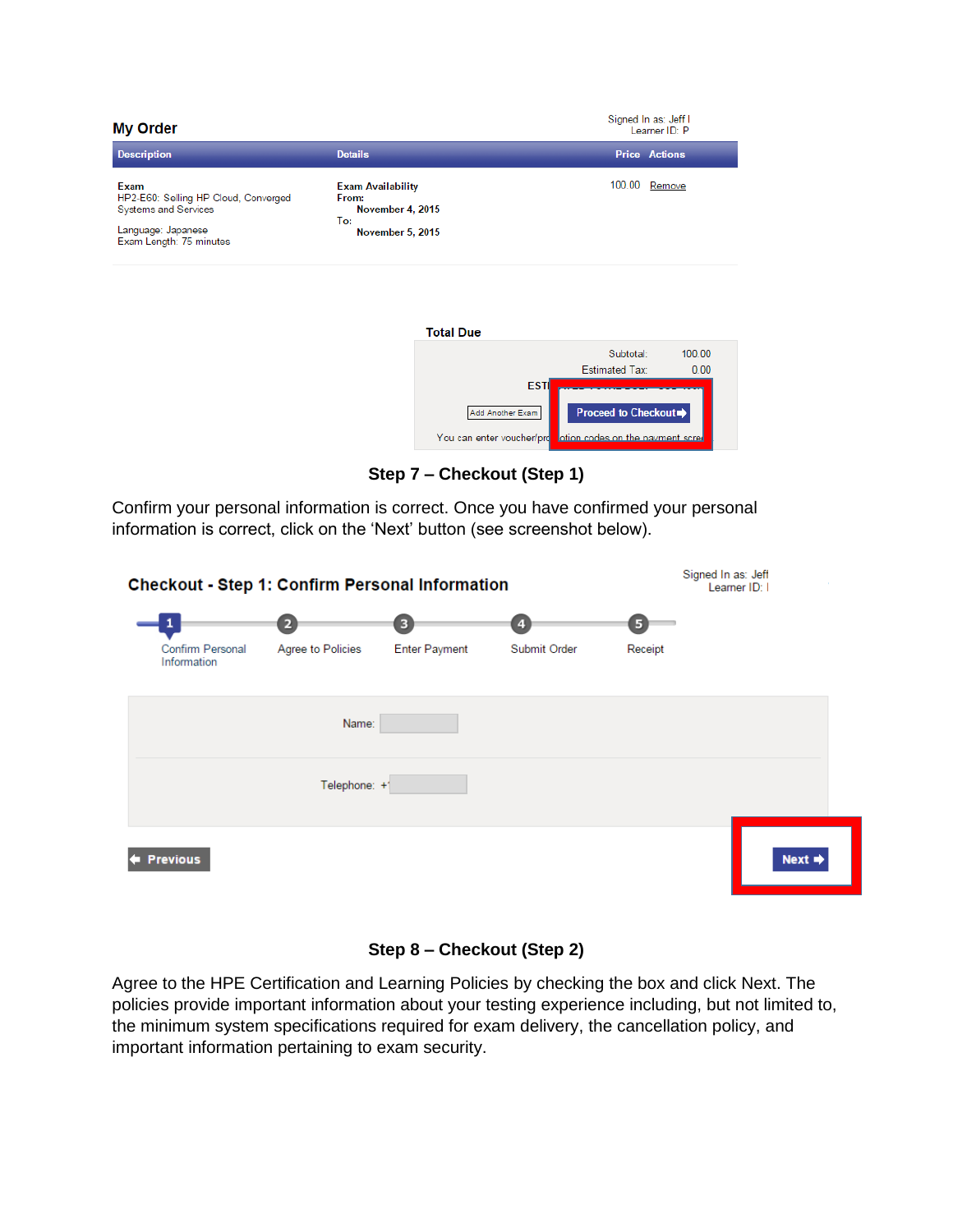| <b>HOURS OF PURCHASE.</b> | HPE2/HP2, HPE3/HP3 and HPE5/HP5 are online, web-based exams. They offer the convenience of 24-hour access for exam<br>administration. Keep in mind that these exams are timed, just as they would be in a test center, and MUST BE COMPLETED WITHIN 24 |
|---------------------------|--------------------------------------------------------------------------------------------------------------------------------------------------------------------------------------------------------------------------------------------------------|
|                           | $\Box$ Thay<br>read and agree to the HPE Certification and Learning policies listed above.                                                                                                                                                             |
| <b>Previous</b>           | $Next =$                                                                                                                                                                                                                                               |
|                           |                                                                                                                                                                                                                                                        |

**Step 9 – Checkout (Step 3)**

Enter your payment information.

If using a voucher or promo code, click Add Voucher or Promo Code. See Below.

# 3  $\overline{a}$  $\overline{4}$ **Enter Payment** Submit Order Confirm Personal Agree to Policies Receipt Information **Order Total** Subtotal: 100.00 Estimated Tax: 0.00 ESTIMATED TOTAL DUE: USD 100.00 Add Voucher or Promo Code What is this? Voucher/Promotion Code:

# **Checkout - Step 3: Enter Payment**

Required information is marked with an asterisk (\*).

For credit card payment, complete all fields under Card Details. Once you have confirmed the payment information is correct, click on the 'Next' button (see screenshot below).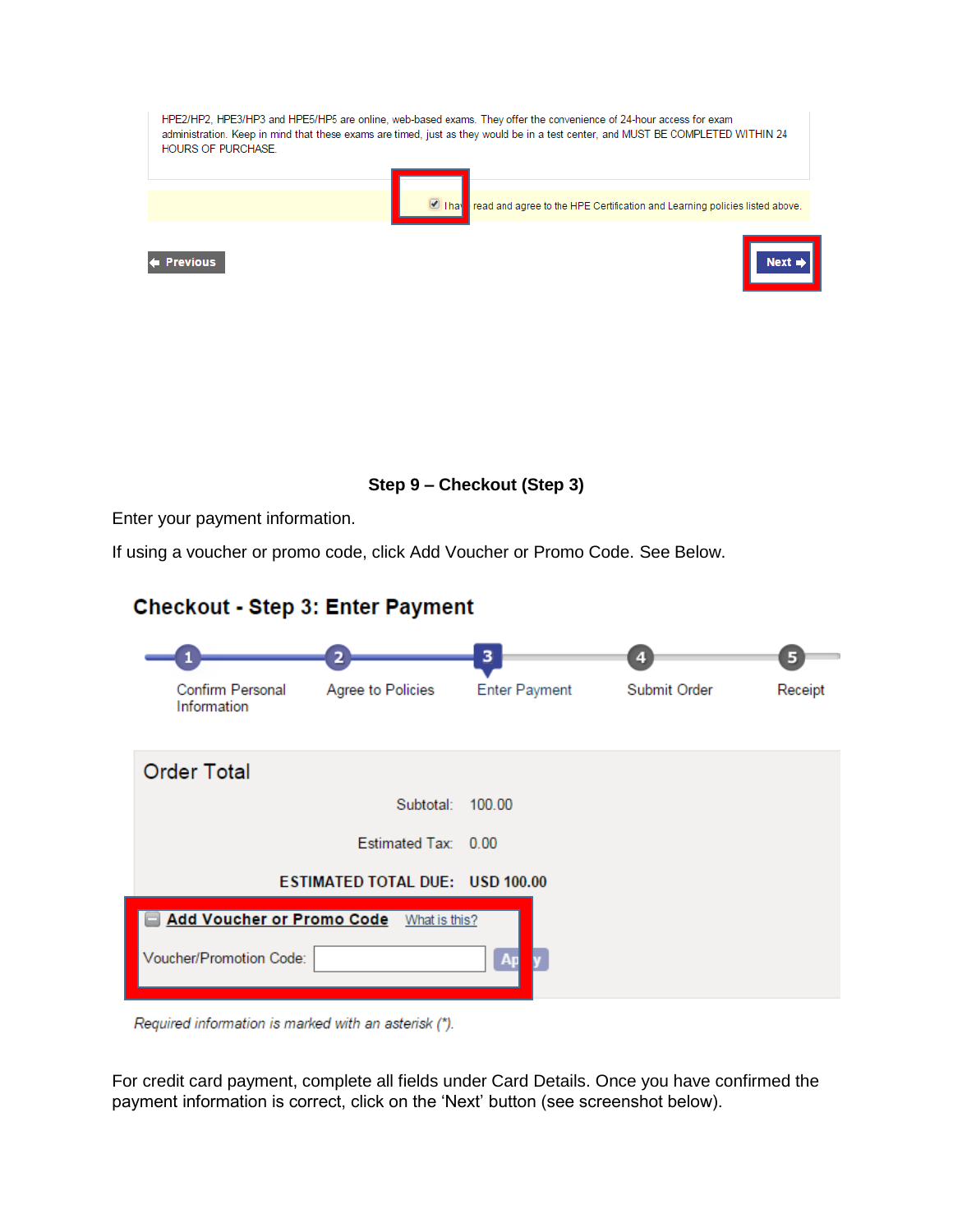Your card will not be charged until you submit your order on the next page.





Copyright @ 1996-2015 Pearson Education, Inc. or its affiliate(s). All rights reserved. Terms | Privacy | Contact

### **Step 10 – Checkout (Step 4)**

Confirm order details and click the 'Submit Order' button (see screenshot below).

#### Your order is NOT complete until you click the "Submit Order" button.

#### **Confirm Order Details**

| <b>Description</b>                                                   | <b>Details</b>                                               | Price  |
|----------------------------------------------------------------------|--------------------------------------------------------------|--------|
| Exam<br>HP2-E60: Selling HP Cloud, Converged Systems and<br>Services | <b>Exam Availability</b><br>From:<br>November 4, 2015<br>To: | 100.00 |
| Language: Japanese<br>Exam Length: 75 minutes                        | <b>November 5, 2015</b>                                      |        |

| <b>Payment Details</b>               |                                                               |                 |                                                    |
|--------------------------------------|---------------------------------------------------------------|-----------------|----------------------------------------------------|
| <b>Exams for</b><br>Name:<br>Learner | <b>Order Total</b><br>Subtotal:<br>Tax:<br>Promotion<br>Code: | 100.00<br>0.00  | -100.00 For Heidie's productionvalidation<br>exams |
|                                      | <b>TOTAL DUE: USD 0.00</b>                                    | <b>USD 0.00</b> |                                                    |
| <b>X</b> Cancel Order<br>← Previous  |                                                               |                 | Submit Order →                                     |

### **Step 10 – Checkout (Step 5)**

We recommend that you print this page by clicking on the 'Print Receipt' button below. Please retain this for your records as both a confirmation and receipt.